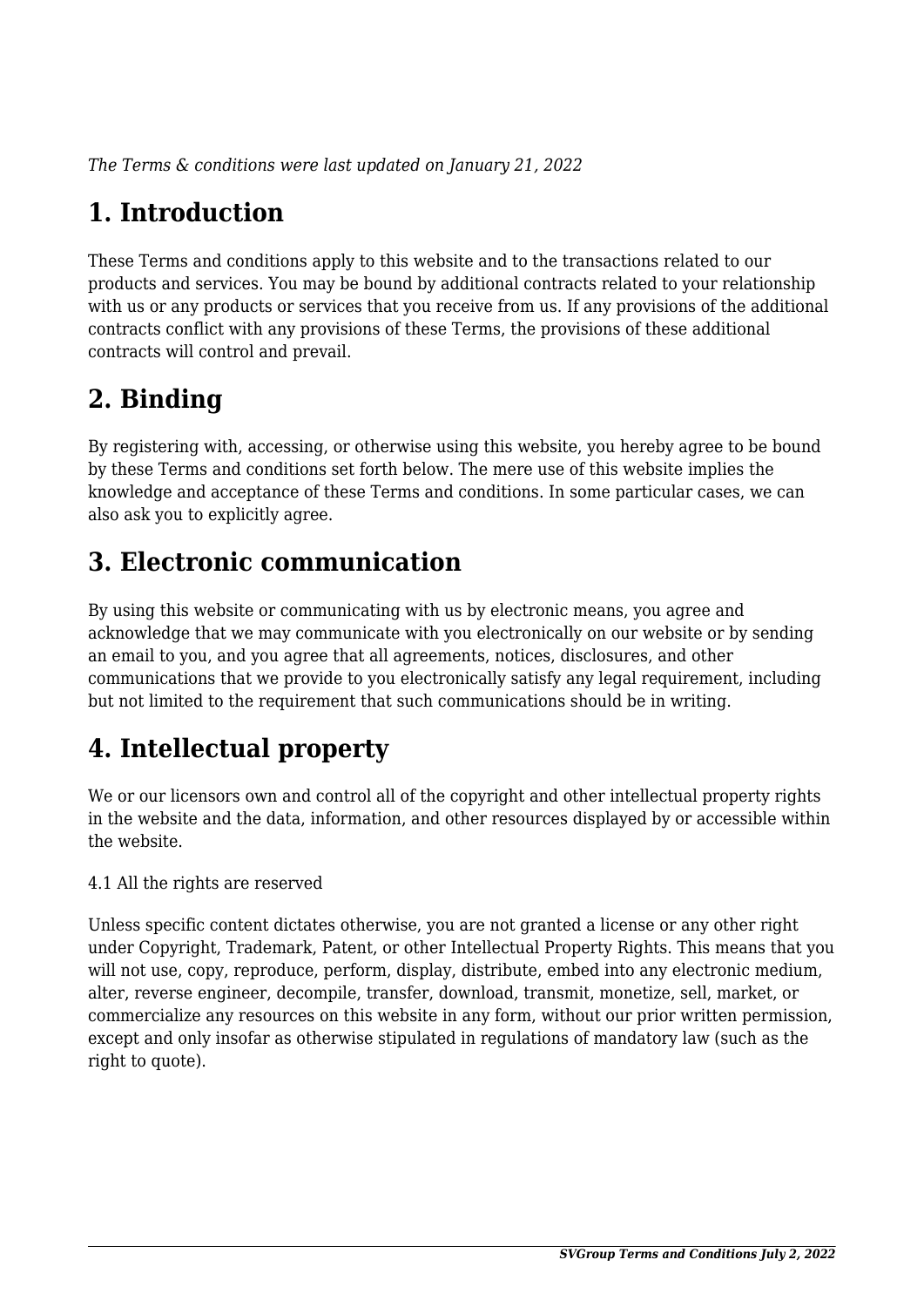## **5. Newsletter**

Notwithstanding the foregoing, you may forward our newsletter in the electronic form to others who may be interested in visiting our website.

# **6. Third-party property**

Our website may include hyperlinks or other references to other party's websites. We do not monitor or review the content of other party's websites which are linked to from this website. Products or services offered by other websites shall be subject to the applicable Terms and Conditions of those third parties. Opinions expressed or material appearing on those websites are not necessarily shared or endorsed by us.

We will not be responsible for any privacy practices or content of these sites. You bear all risks associated with the use of these websites and any related third-party services. We will not accept any responsibility for any loss or damage in whatever manner, however caused, resulting from your disclosure to third parties of personal information.

#### **7. Responsible use**

By visiting our website, you agree to use it only for the purposes intended and as permitted by these Terms, any additional contracts with us, and applicable laws, regulations, and generally accepted online practices and industry guidelines. You must not use our website or services to use, publish or distribute any material which consists of (or is linked to) malicious computer software; use data collected from our website for any direct marketing activity, or conduct any systematic or automated data collection activities on or in relation to our website.

Engaging in any activity that causes, or may cause, damage to the website or that interferes with the performance, availability, or accessibility of the website is strictly prohibited.

## **8. Registration**

You may register for an account with our website. During this process, you may be required to choose a password. You are responsible for maintaining the confidentiality of passwords and account information and agree not to share your passwords, account information, or secured access to our website or services with any other person. You must not allow any other person to use your account to access the website because you are responsible for all activities that occur through the use of your passwords or accounts. You must notify us immediately if you become aware of any disclosure of your password.

After account termination, you will not attempt to register a new account without our permission.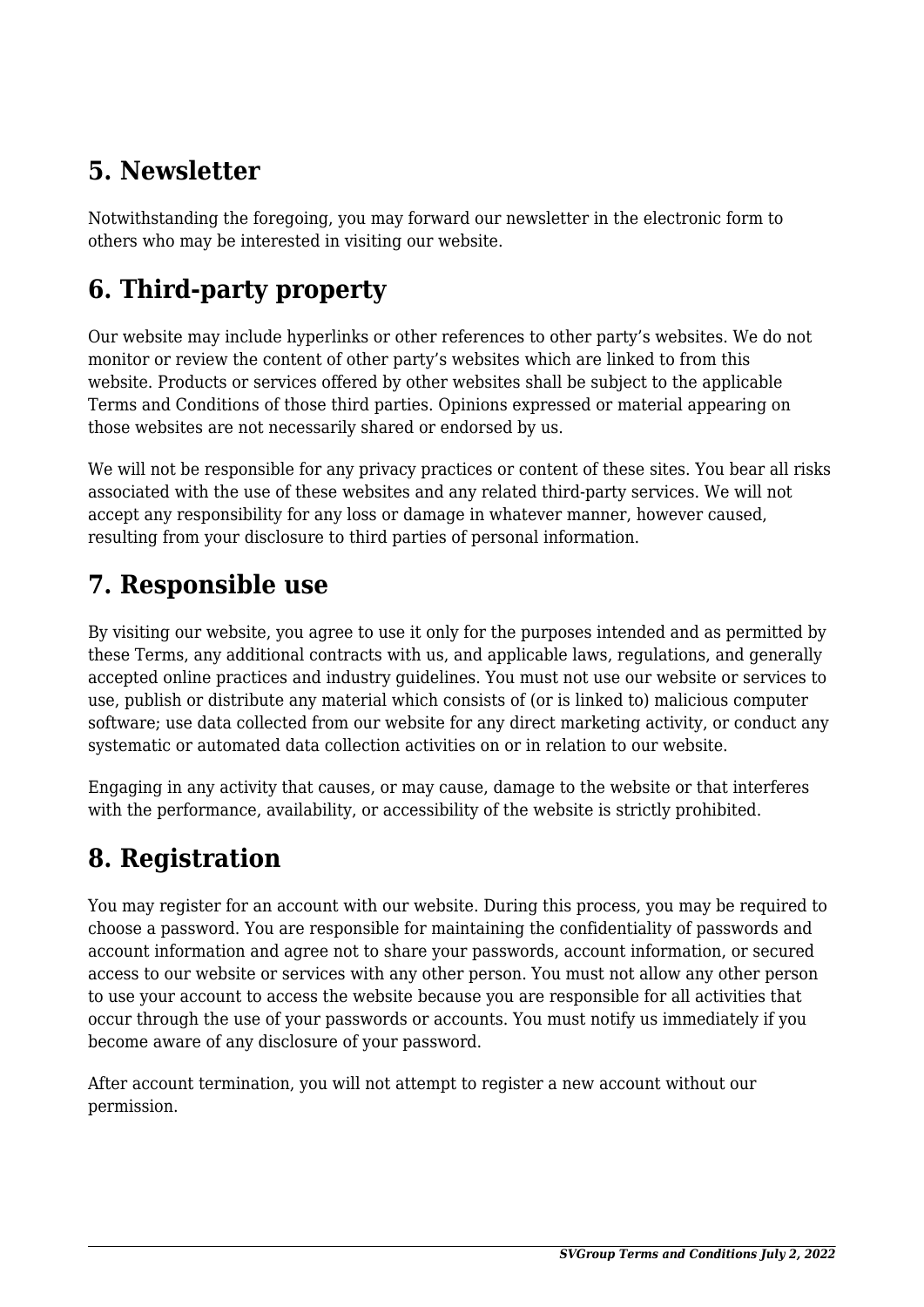#### **9. Idea submission**

Do not submit any ideas, inventions, works of authorship, or other information that can be considered your own intellectual property that you would like to present to us unless we have first signed an agreement regarding the intellectual property or a non-disclosure agreement. If you disclose it to us absent such written agreement, you grant to us a worldwide, irrevocable, non-exclusive, royalty-free license to use, reproduce, store, adapt, publish, translate and distribute your content in any existing or future media.

## **10. Termination of use**

We may, in our sole discretion, at any time modify or discontinue access to, temporarily or permanently, the website or any Service thereon. You agree that we will not be liable to you or any third party for any such modification, suspension or discontinuance of your access to, or use of, the website or any content that you may have shared on the website. You will not be entitled to any compensation or other payment, even if certain features, settings, and/or any Content you have contributed or have come to rely on, are permanently lost. You must not circumvent or bypass, or attempt to circumvent or bypass, any access restriction measures on our website.

## **11. Warranties and liability**

Nothing in this section will limit or exclude any warranty implied by law that it would be unlawful to limit or to exclude. This website and all content on the website are provided on an "as is" and "as available" basis and may include inaccuracies or typographical errors. We expressly disclaim all warranties of any kind, whether express or implied, as to the availability, accuracy, or completeness of the Content. We make no warranty that:

- this website or our content will meet your requirements;
- this website will be available on an uninterrupted, timely, secure, or error-free basis.

Nothing on this website constitutes or is meant to constitute, legal, financial or medical advice of any kind. If you require advice you should consult an appropriate professional.

The following provisions of this section will apply to the maximum extent permitted by applicable law and will not limit or exclude our liability in respect of any matter which it would be unlawful or illegal for us to limit or to exclude our liability. In no event will we be liable for any direct or indirect damages (including any damages for loss of profits or revenue, loss or corruption of data, software or database, or loss of or harm to property or data) incurred by you or any third party, arising from your access to, or use of, our website.

Except to the extent any additional contract expressly states otherwise, our maximum liability to you for all damages arising out of or related to the website or any products and services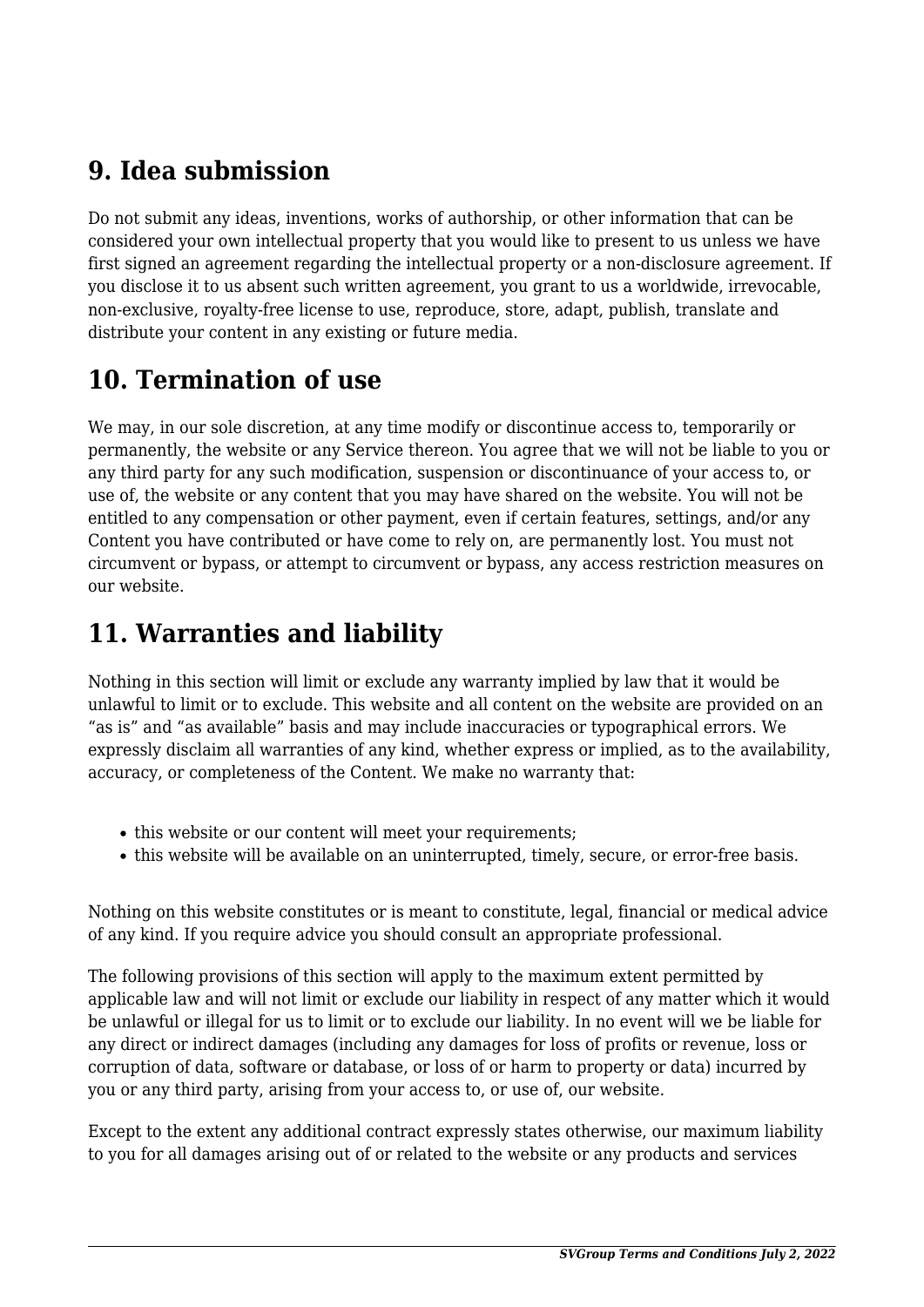marketed or sold through the website, regardless of the form of legal action that imposes liability (whether in contract, equity, negligence, intended conduct, tort or otherwise) will be limited to the total price that you paid to us to purchase such products or services or use the website. Such limit will apply in the aggregate to all of your claims, actions and causes of action of every kind and nature.

## **12. Privacy**

To access our website and/or services, you may be required to provide certain information about yourself as part of the registration process. You agree that any information you provide will always be accurate, correct, and up to date.

We have developed a policy to address any privacy concerns you may have. For more information, please see our [Privacy Statement](#page--1-0) and our [Cookie Policy](#page--1-0).

# **13. Export restrictions / Legal compliance**

Access to the website from territories or countries where the Content or purchase of the products or Services sold on the website is illegal is prohibited. You may not use this website in violation of export laws and regulations of Croatia.

## **14. Assignment**

You may not assign, transfer or sub-contract any of your rights and/or obligations under these Terms and conditions, in whole or in part, to any third party without our prior written consent. Any purported assignment in violation of this Section will be null and void.

## **15. Breaches of these Terms and conditions**

Without prejudice to our other rights under these Terms and Conditions, if you breach these Terms and Conditions in any way, we may take such action as we deem appropriate to deal with the breach, including temporarily or permanently suspending your access to the website, contacting your internet service provider to request that they block your access to the website, and/or commence legal action against you.

## **16. Force majeure**

Except for obligations to pay money hereunder, no delay, failure or omission by either party to carry out or observe any of its obligations hereunder will be deemed to be a breach of these Terms and conditions if and for as long as such delay, failure or omission arises from any cause beyond the reasonable control of that party.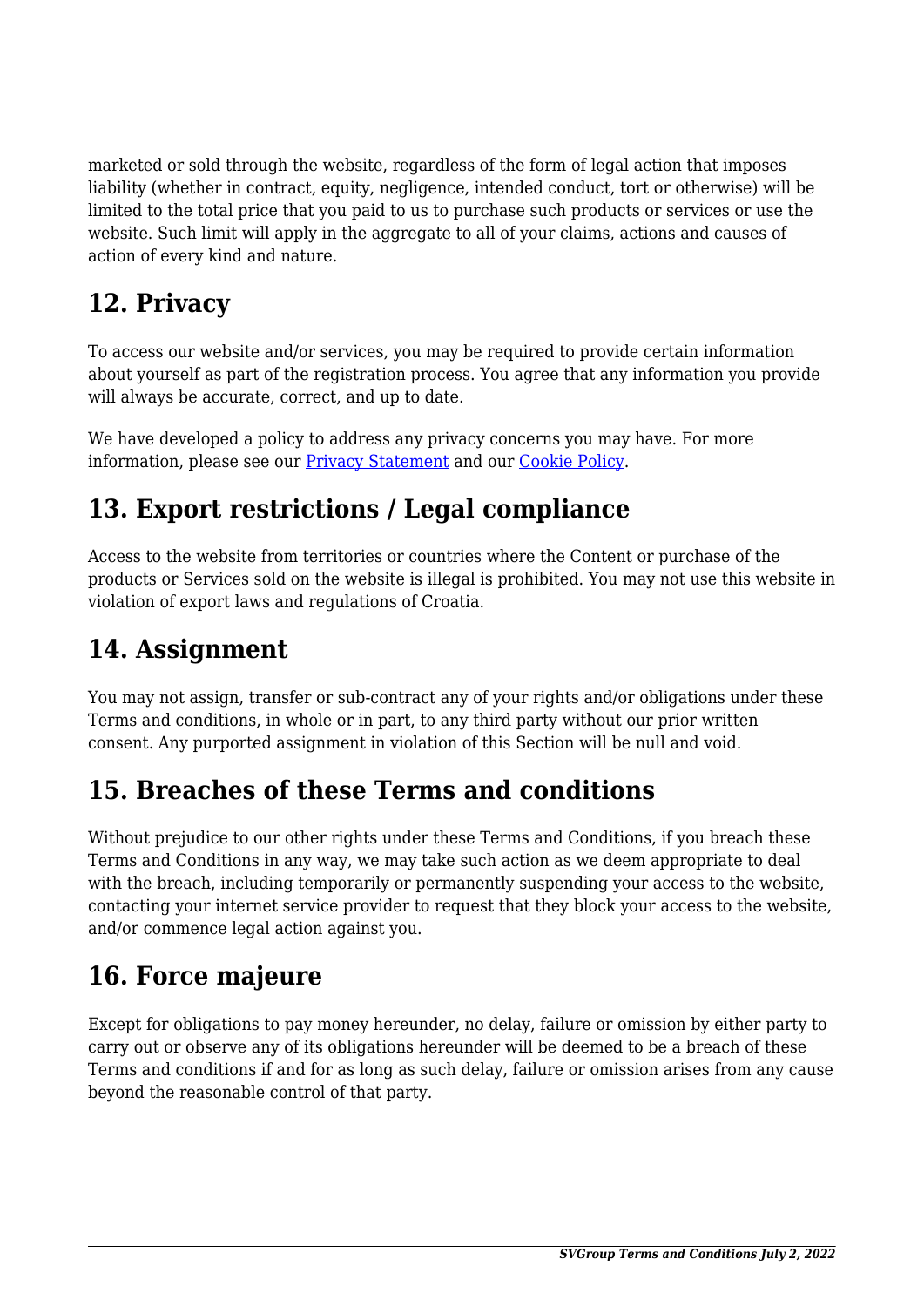# **17. Indemnification**

You agree to indemnify, defend and hold us harmless, from and against any and all claims, liabilities, damages, losses and expenses, relating to your violation of these Terms and conditions, and applicable laws, including intellectual property rights and privacy rights. You will promptly reimburse us for our damages, losses, costs and expenses relating to or arising out of such claims.

#### **18. Waiver**

Failure to enforce any of the provisions set out in these Terms and Conditions and any Agreement, or failure to exercise any option to terminate, shall not be construed as waiver of such provisions and shall not affect the validity of these Terms and Conditions or of any Agreement or any part thereof, or the right thereafter to enforce each and every provision.

#### **19. Language**

These Terms and Conditions will be interpreted and construed exclusively in Croatian and English. All notices and correspondence will be written exclusively in that language.

#### **20. Entire agreement**

These Terms and Conditions, together with our *[privacy statement](#page--1-0)* and *cookie policy*, constitute the entire agreement between you and SV Group d.o.o. in relation to your use of this website.

# **21. Updating of these Terms and conditions**

We may update these Terms and Conditions from time to time. It is your obligation to periodically check these Terms and Conditions for changes or updates. The date provided at the beginning of these Terms and Conditions is the latest revision date. Changes to these Terms and Conditions will become effective upon such changes being posted to this website. Your continued use of this website following the posting of changes or updates will be considered notice of your acceptance to abide by and be bound by these Terms and Conditions.

# **22. Choice of Law and Jurisdiction**

These Terms and Conditions shall be governed by the laws of Croatia. Any disputes relating to these Terms and Conditions shall be subject to the jurisdiction of the courts of Croatia. If any part or provision of these Terms and Conditions is found by a court or other authority to be invalid and/or unenforceable under applicable law, such part or provision will be modified, deleted and/or enforced to the maximum extent permissible so as to give effect to the intent of these Terms and Conditions. The other provisions will not be affected.